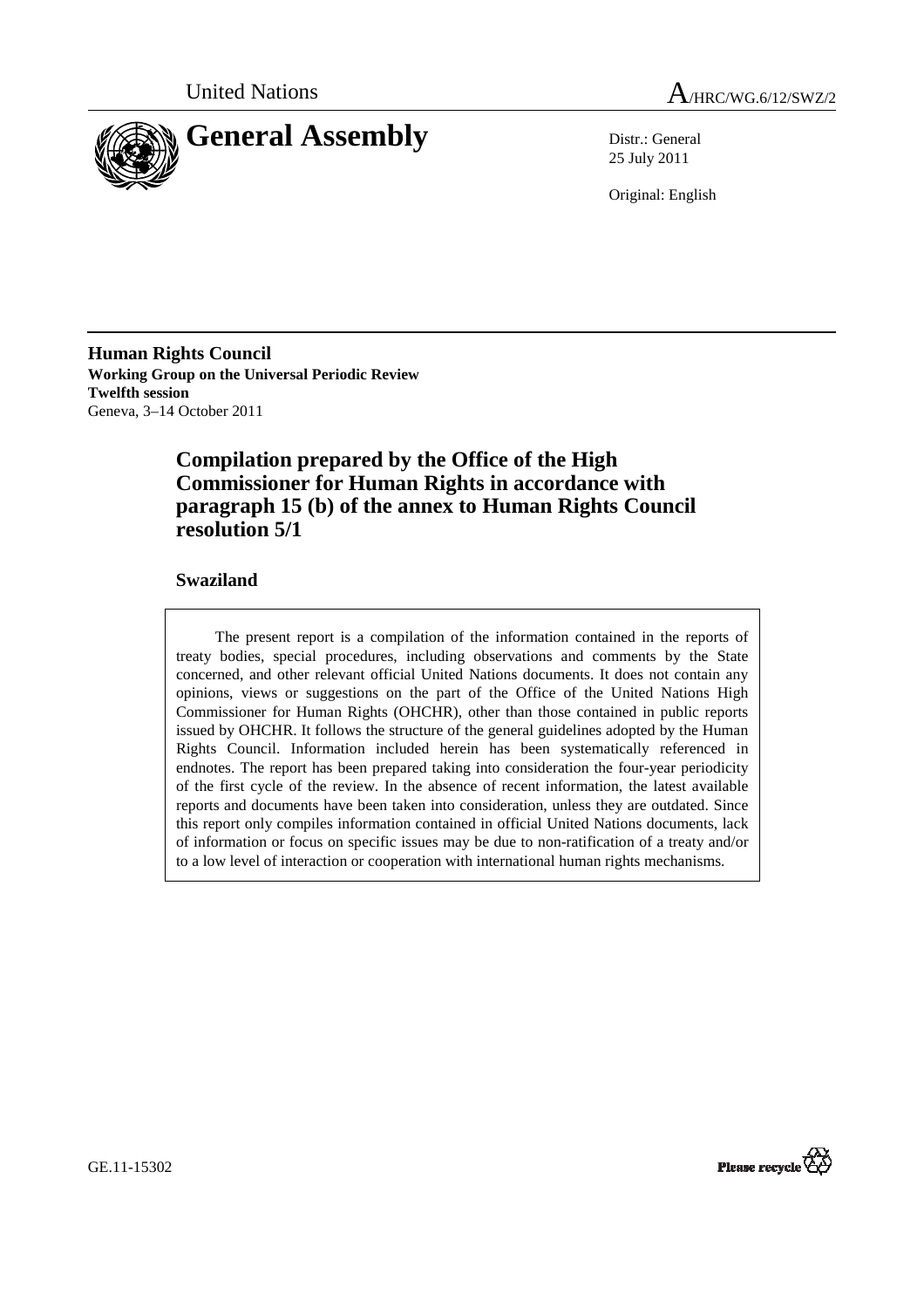# **I. Background and framework**

# **A. Scope of international obligations**<sup>1</sup>

| Universal human rights<br>treaties <sup>2</sup> | Date of ratification,<br>accession or succession | Declarations/reservations   | Recognition of specific<br>competences of treaty<br>bodies |
|-------------------------------------------------|--------------------------------------------------|-----------------------------|------------------------------------------------------------|
| <b>ICERD</b>                                    | 7 April 1969                                     | None                        | Individual<br>complaints (art. 14):<br>No                  |
| <b>ICESCR</b>                                   | 26 March 2004                                    | None                        |                                                            |
| <b>ICCPR</b>                                    | 26 March 2004                                    | None                        | Inter-State<br>complaints (art. 41):<br>No                 |
| <b>CEDAW</b>                                    | 26 March 2004                                    | None                        |                                                            |
| <b>CAT</b>                                      | 26 March 2004                                    | None                        | Inter-State<br>complaints (art. 21):<br>No                 |
|                                                 |                                                  |                             | Individual<br>complaints (art. 22):<br>N <sub>0</sub>      |
|                                                 |                                                  |                             | Inquiry procedure<br>$(art. 20)$ : Yes                     |
| <b>CRC</b>                                      | 7 September 1995                                 | Declaration under<br>art. 4 |                                                            |

*Treaties to which Swaziland is not a party:* OP-ICESCR, ICCPR-OP 1, ICCPR-OP 2, OP-CEDAW, OP-CAT, OP-CRC-AC, OP-CRC-SC, ICRMW, CRPD (signature only, 2007), OP-CRPD (signature only, 2007) and CED (signature only, 2007).

| Other main relevant international instruments                                         | Ratification, accession or succession |
|---------------------------------------------------------------------------------------|---------------------------------------|
| Convention on the Prevention and Punishment of<br>the Crime of Genocide               | No.                                   |
| Rome Statute of the International Criminal Court                                      | No                                    |
| Palermo Protocol <sup>3</sup>                                                         | No (signature only, 2001)             |
| Refugees and stateless persons <sup>4</sup>                                           | Yes                                   |
| Geneva Conventions of 12 August 1949 and<br>Additional Protocols thereto <sup>5</sup> | Yes, except Additional Protocol III   |
| $\rm ILO$ fundamental conventions <sup>6</sup>                                        | Yes                                   |
| UNESCO Convention against Discrimination in                                           | <b>Yes</b>                            |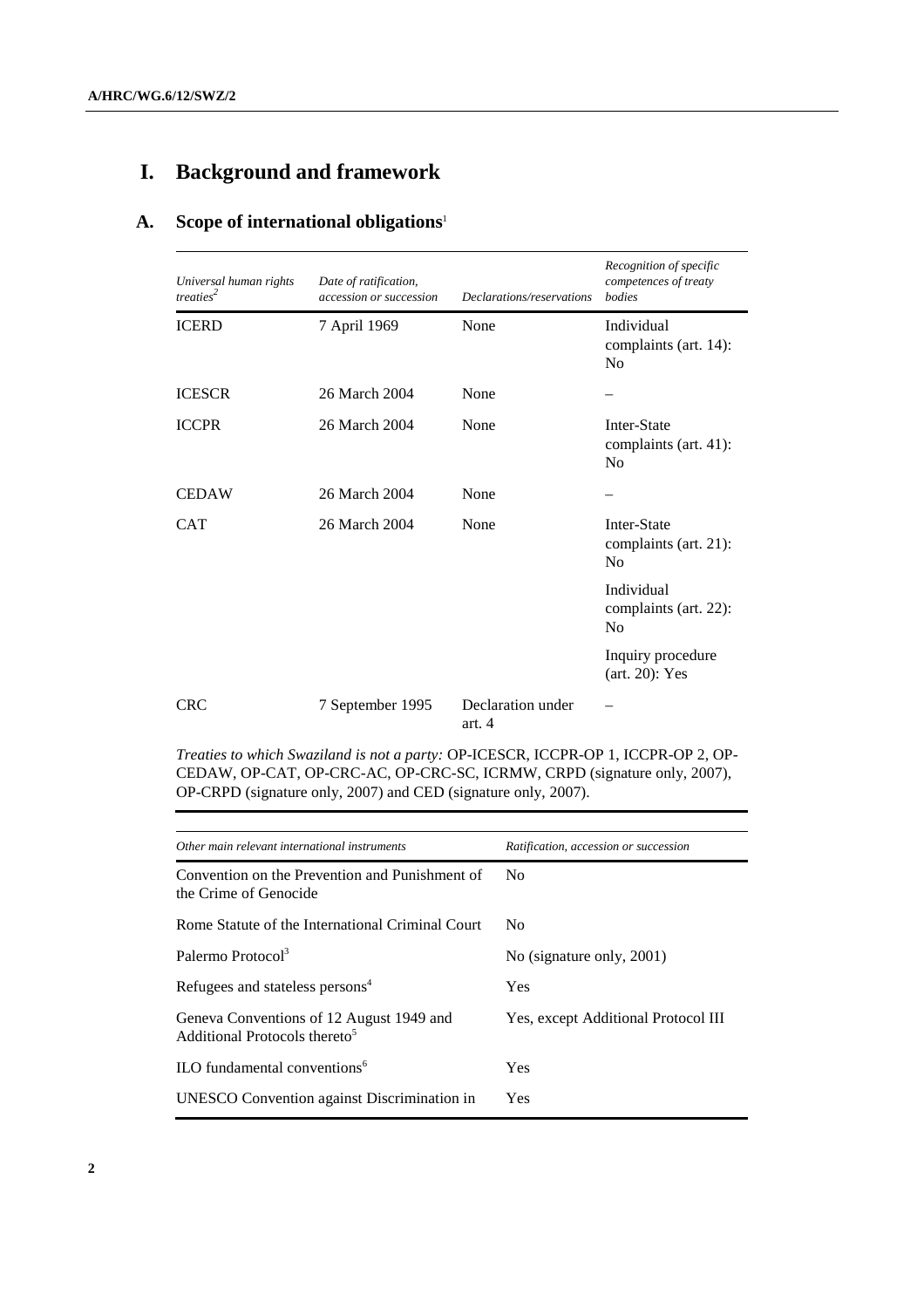#### Education

1. In 2006, the Committee on the Rights of the Child (CRC) recommended that Swaziland ratify the Optional Protocols to the Convention,<sup>7</sup> and encouraged it to expedite its ratification of the 1993 Hague Convention on Protection of Children and Cooperation in respect of Intercountry Adoption.<sup>8</sup>

2. In 2011, the United Nations Educational, Scientific and Cultural Organization (UNESCO) encouraged Swaziland to ratify the 1989 Convention on Technical and Vocational Education.<sup>9</sup>

3. In 2011, the United Nations Country Team (UNCT) noted the lengthy national ratification procedure<sup>10</sup> and recommended that Swaziland fast track the ratification of a number of conventions and domesticate the ratified ones. $11$ 

### **B. Constitutional and legislative framework**

4. UNCT, noting that chapter III of the Constitution Act 2005 was a bill of rights, stated that amendment of all existing national legislation was required in order to be fully aligned with the Constitution.<sup>12</sup> It added that some amendments awaited Parliamentary enactment and that there remained a backlog of laws requiring urgent attention.<sup>13</sup>

5. In 2006, CRC remained concerned at the lack of a systematic and comprehensive legislative review regarding compatibility of domestic legislation, policy and practice with the Convention,<sup>14</sup> and recommended that Swaziland seek the assistance of UNICEF in order to have an adviser to the Parliament.<sup>15</sup>

6. In 1997, the Committee on Elimination of Racial Discrimination (CERD) expressed concern at the failure to adopt legislative, administrative and other measures implementing fully the provisions of the Convention contained in articles 4, 5 and 7. In that connection, it was noted that the Race Relations Act 1962, prior to the Convention's coming into force, adopted a narrower approach to the definition of the term "racial discrimination", as it speaks only of discrimination based on race and colour.<sup>16</sup>

### **C. Institutional and human rights infrastructure**

7. As of 15 June 2011, Swaziland did not have a national human rights institution accredited by the International Coordinating Committee of National Institutions for the Promotion and Protection of Human Rights (ICC).<sup>17</sup>

8. In 2011, UNCT noted that the 2005 Constitution created a number of key institutions, including the Commission of Human Rights and Public Administration to inter alia investigate human rights violations. It however observed that the enabling legislation to fully operationalize the Commission had not been passed.<sup>18</sup> UNCT recommended that the capacities of the Commission of Human Rights and Public Administration; the Public Service Commission; the Judiciary Service Commission and the Anti-Corruption Commission be strengthened to enable them to deliver on their mandates.<sup>19</sup>

9. In 2006, CRC recommended that Swaziland establish an independent body for monitoring the implementation of the Convention of the Rights of the Child in accordance with the principles relating to the status of national institutions for the promotion and protection of human rights (Paris Principles). Such a body should be provided with adequate human and financial resources, be easily accessible to children, and deal with complaints from children in a child-sensitive manner.<sup>20</sup>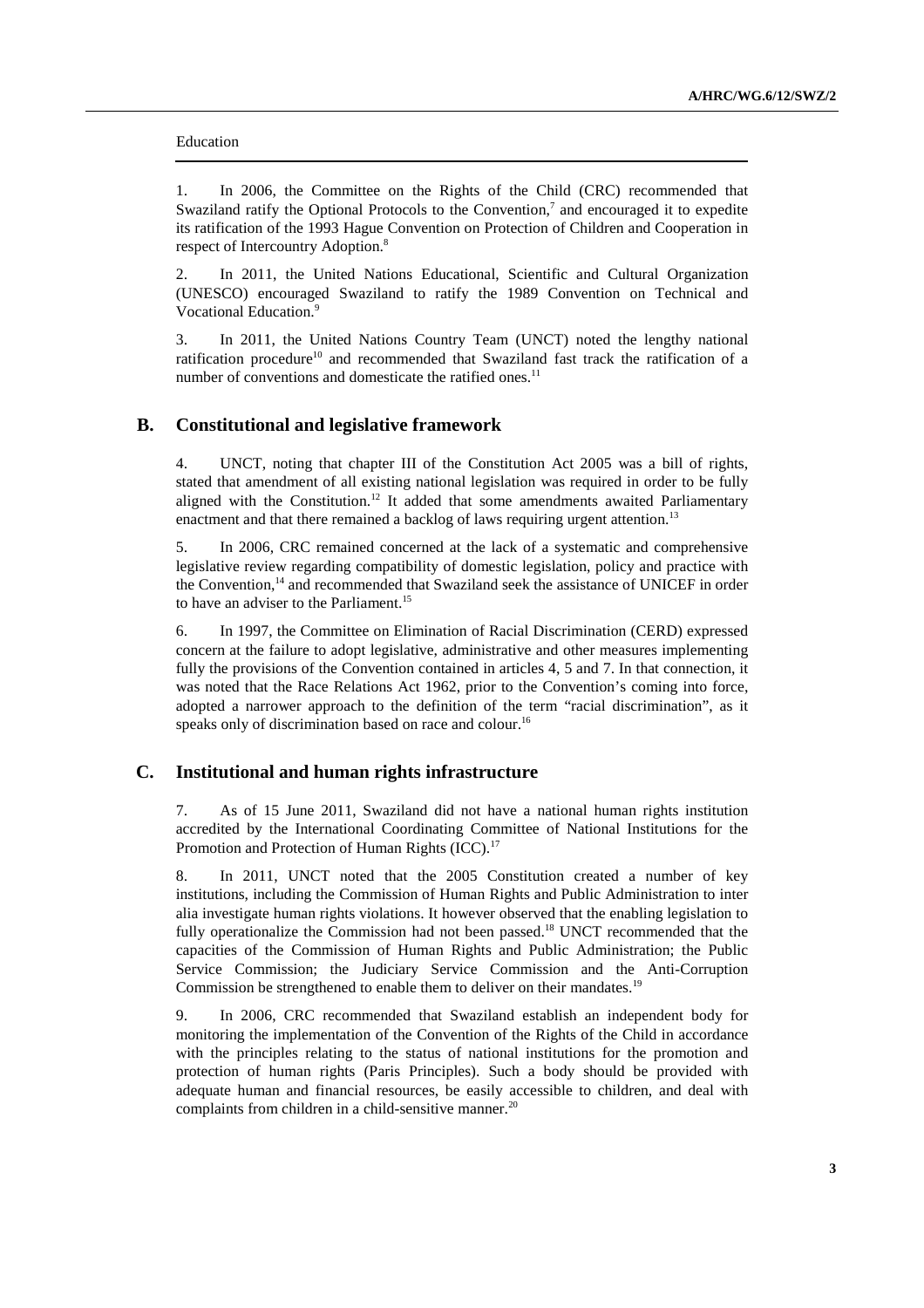10. CRC welcomed the establishment of the Ministry of Regional Development and Youth Affairs in 2006; and the establishment of the Children's Centre Clinical Excellency, a special health facility for children infected with HIV/AIDS.<sup>21</sup>

11. UNCT noted that Swaziland had established the Trafficking Task Force.<sup>22</sup>

### **D. Policy measures**

12. UNCT noted that Government policies promoting human rights included the National Gender Policy (2010), the National Children's Policy (2009), the Social Development Policy, the National Health Policy (2007), the Education Policy, the National Strategic Framework on HIV/AIDS and the Labour Inspection Policy.<sup>23</sup> The Disability Policy, Food for Work Policy and the Land Policy to promote the enabling environment for a human rights-based development agenda were still pending.<sup>24</sup>

13. In 2006, CRC welcomed the adoption of the National Plan for Orphans and Vulnerable Children for 2006–2010.<sup>25</sup>

# **II. Promotion and protection of human rights on the ground**

## **A. Cooperation with human rights mechanisms**

#### **1. Cooperation with treaty bodies**

| Treaty body <sup>26</sup> | Latest report<br>submitted and<br>considered | Latest concluding<br>observations | Follow-up response       | Reporting status                                             |
|---------------------------|----------------------------------------------|-----------------------------------|--------------------------|--------------------------------------------------------------|
| <b>CERD</b>               | 1996                                         | March 1997                        |                          | Fifteenth and<br>nineteenth<br>reports overdue<br>since 2006 |
| <b>CESCR</b>              |                                              |                                   |                          | Initial report<br>overdue since<br>2006                      |
| <b>HR</b> Committee       |                                              |                                   |                          | Initial report<br>overdue since<br>2005                      |
| <b>CEDAW</b>              |                                              |                                   |                          | Initial report<br>overdue since<br>2005                      |
| <b>CAT</b>                |                                              |                                   |                          | Initial report<br>overdue since<br>2005                      |
| <b>CRC</b>                | 2005                                         | September 2006                    | $\overline{\phantom{a}}$ | Combined<br>second to fourth<br>report due April<br>2011     |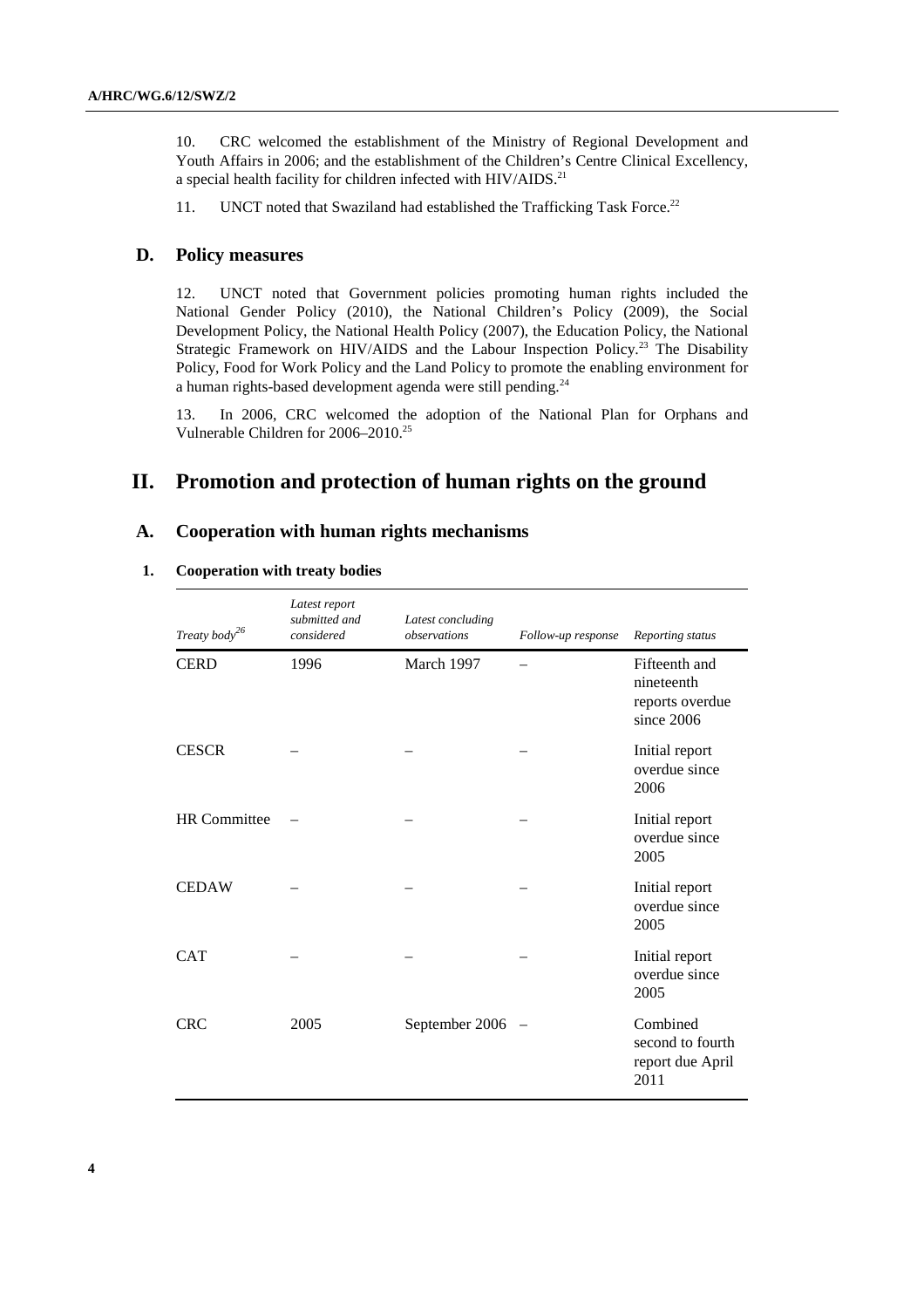14. In 2011, UNCT took note that Swaziland had only reported on two conventions.<sup>27</sup>

15. In 1997, CERD, having recalled that the report under consideration did not follow the Committee's guidelines for the preparation of reports and was submitted after a delay of 20 years, requested the State party to comply fully with the reporting obligations under article 9 of the Convention and to ensure that the next report be prepared in accordance with the general guidelines and submitted in time.<sup>28</sup>

| <i>Standing invitation issued</i>                         | N <sub>0</sub>                                                                                                       |
|-----------------------------------------------------------|----------------------------------------------------------------------------------------------------------------------|
| Latest visits or mission reports                          |                                                                                                                      |
| Visits agreed upon in principle                           |                                                                                                                      |
| Visits requested and not yet agreed upon                  | Special Rapporteur on the right to freedom<br>of opinion and expression (2003)                                       |
| <i>Facilitation/cooperation during missions</i>           |                                                                                                                      |
| Follow-up to visits                                       |                                                                                                                      |
| Responses to letters of allegations and<br>urgent appeals | During the period under review, one<br>communication was sent. The Government<br>did not reply to the communication. |
| Responses to questionnaires on thematic<br>issues         | Swaziland responded to 2 of the 23<br>questionnaires sent by special procedures<br>mandate holders. <sup>29</sup>    |

### **B. Implementation of international human rights obligations**

#### **1. Equality and non-discrimination**

16. In 2009, the *Complementary Country Analysis* stated that the process of ensuring that women enjoy their constitutional rights had been slow and women were still regarded as legal minors when accessing productive resources. <sup>30</sup> In 2011, UNCT indicated that a number of key pieces of legislation required urgent amendments because they perpetuated inequality before the law and discriminated on face value, and also in application, including the Marriage Act 47/1964, Deeds Registry Act 37/1968, Administration of Estates Act 1902, Citizenship Act 1992, and Birth, Marriage and Death Registration Act 1963.<sup>31</sup>

17. In 2011, UNCT stated that Swaziland had a number of discriminatory cultural practices against women. Recognizing this, Article 28 of the Constitution enshrined that women shall not be compelled to undergo or uphold any custom to which they are in conscience opposed. UNCT noted that this not only placed a heavy burden on the individual woman but also meant that the law was refraining from actually prohibiting and condemning all forms of practices that negatively affected the human rights of women.<sup>32</sup>

18. In 2011, UNCT stated that the Marriages Act and its provisions on marital power violated the equality clause as it limited the right of women in that they cannot acquire a bank loan or own property without the written consent of their husbands, and thereby relegating them to the status of minors.<sup>33</sup>

19. In 2011, UNCT stated that there were a number of discrepancies in the acquisition of land, which disadvantaged women. In most instances, women were denied (limited) independent access to land through inheritance, traditional acquisition of Swazi nation land and also in registering title deed land in their names if they were married.34 CRC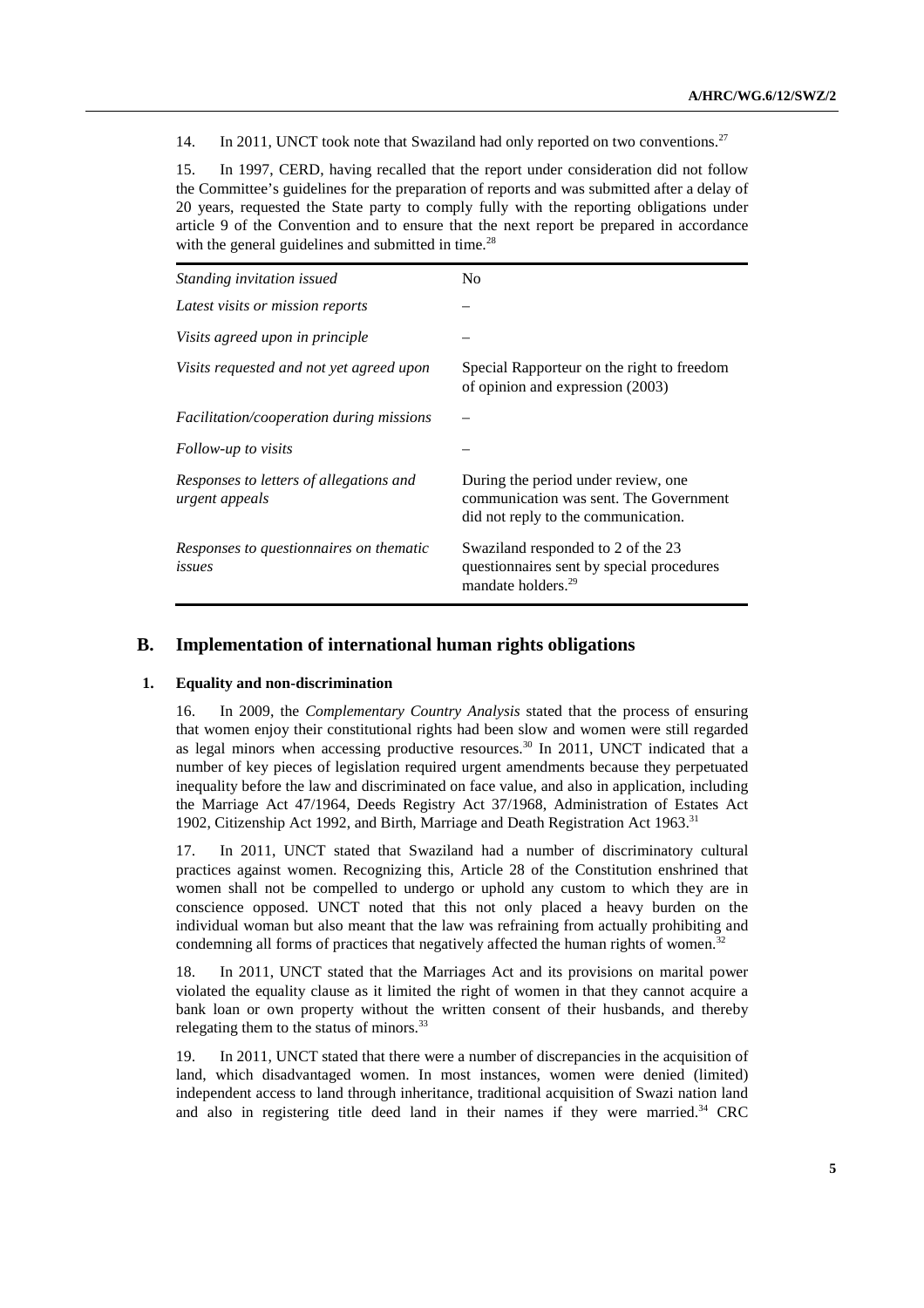recommended, inter alia, that Swaziland abolish the prohibition of land ownership by women, particularly widowed mothers and orphans.<sup>35</sup> In 2009, the *Complementary Country Analysis* stated that women were particularly affected by poverty because of limited employment opportunities and control over their earnings and/or capital.<sup>36</sup>

20. In 2006, CRC welcomed the fact that the Constitution had addressed the issue of non-discrimination, in particular with regard to persons born out of wedlock. Nevertheless, it was concerned that national legislation was inconsistent with the non**-**discrimination provisions of the Convention. It was also concerned that de facto societal discrimination persists against vulnerable groups of children, including children with disabilities, street children, children living in rural areas, children born out of wedlock, orphans and children living in foster care and children affected or infected by HIV/AIDS. CRC was also deeply concerned at the situation of girls, in particular adolescent girls who suffer marginalization and gender stereotyping, compromising their educational opportunities and who are more vulnerable to sexual violence, abuse and HIV/AIDS. CRC inter alia recommended that Swaziland prioritize and target social services for children belonging to the most vulnerable groups and pay special attention to the situation of girls through education campaigns, participation, support and protection.<sup>37</sup>

21. CRC noted with concern that equal opportunities for children with disabilities were jeopardized, e.g. by their limited access to health, education, sporting facilities and the physical environment, and that social stigma, fears and misconceptions surrounding disabilities remained strong in society. CRC was further concerned that children were doubly disadvantaged if they lived in rural and remote areas.<sup>38</sup>

#### **2. Right to life, liberty and security of the person**

22. UNCT stated that protection of the right to life was provided for under article 15 of the Constitution. Although the Human Rights Charter provided for abolishing the death penalty, the same article provided that it could still be used as a form of punishment by the court in criminal cases.<sup>39</sup>

23. UNCT reported that some actors in conservation argue that the Game Act 51/1953 provides unbridled authority and power to game rangers to respond to transgressions of the protection of the game, and stated that extrajudicial killings by game rangers of individuals suspected of being poachers had been reported.<sup>40</sup>

24. UNCT indicated that while article 18 of the Constitution provided for the protection against inhuman and degrading treatment, there had been allegations of police employing interrogation methods that were in contravention of this provision, some of them resulting in death. UNCT further noted that as of 2011, there had been no successful case holding police accountable for police brutality.<sup>41</sup>

25. In 2009, the *Complementary Country Analysis* stated that gender-based violence was a major problem and that some cultural practices such as wife inheritance, forced marriages, early marriage and intergenerational sex compounded the increasing incidence of gender-based violence and, in particular, sexual abuse of girls and young women.<sup>42</sup>

26. UNCT noted that, although there had been some effort to address gender-based violence, such effort still fell short of addressing the problem adequately and developing an effective and comprehensive policy addressing the sexual exploitation of children.<sup>43</sup> In this regard, CRC in 2006 recommended that Swaziland take appropriate legislative measures, including expediting the adoption of the draft law on sexual offences and domestic violence, and ensure that child victims of sexual exploitation were not criminalized or penalized.<sup>44</sup> In 2011, UNCT reported that a first reading of that bill had taken place but some barriers remained in passing it into law.<sup>45</sup>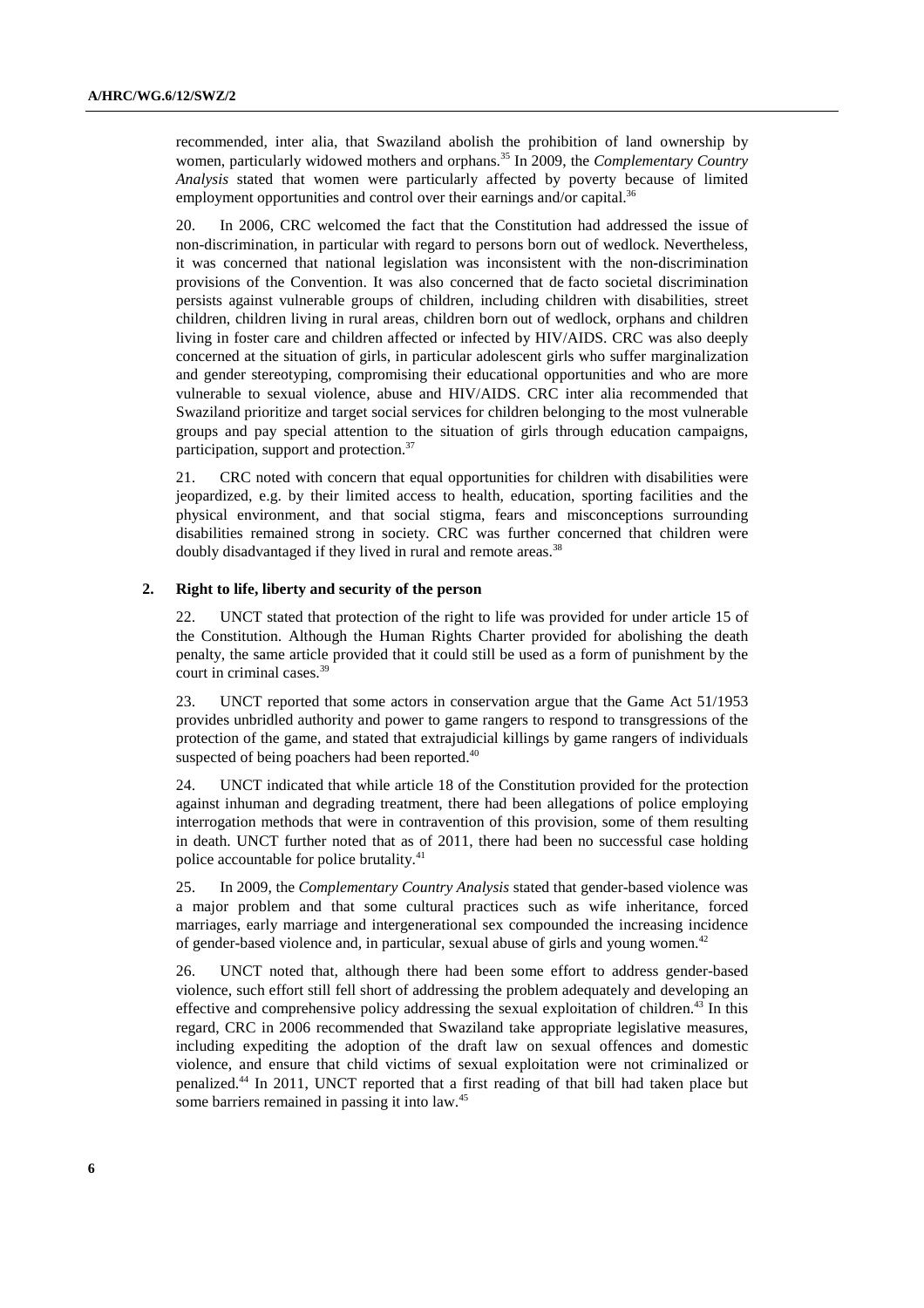27. In 2006, CRC, while welcoming the establishment of a Domestic Violence, Child Protection and Sexual Offences Unit, remained concerned at the lack of a comprehensive policy for the prevention and combat of child abuse and neglect in the family. It was also concerned that many child victims had only limited access to justice owing to the prohibitive costs associated with the services of legal counsel.<sup>46</sup>

28. CRC was deeply concerned that corporal punishment was legal and traditionally accepted and widely practised in the family, schools and other settings. It was further concerned that the new Constitution allowed the use of "moderate chastisement" of children. It recommended inter alia that Swaziland consider, as a matter of priority, explicitly prohibiting by law corporal punishment in all settings and conduct awarenessraising and educational campaigns to ensure that alternative forms of discipline were used, in a manner consistent with the child's human dignity. $47$ 

#### **3. Administration of justice, including impunity, and the rule of law**

29. In 2011, UNCT stated that the dualism of the legal system (customary and common law) created challenges of forum shopping, as there are inconsistencies and overlaps between these two systems and therefore a need for harmonization. The traditional courts often offered a less rigid procedure, that was also fast, while the common law system was faced with challenges of inadequate infrastructure and human resource and that lead to a huge backlog in cases resulting to delayed justice delivery.<sup>48</sup> UNCT recommended that the institutional and technical capacities of the judiciary and national courts be strengthened to speed up case-flow and enhance access to justice.<sup>49</sup>

30. In 2009, the *Complementary Country Analysis* observed that among the general public, there was little understanding of their legal rights and of conflict resolution procedures. Limited infrastructure, inadequate human resources, and a dearth of the instruments required to administer justice reduced the efficiency of the legal system.<sup>50</sup>

31. In 2011, UNCT stated that, with the exception of murder cases, a person charged with a criminal offence was not entitled to State-funded legal counsel.<sup>51</sup> UNCT recommended Swaziland to consider establishing a legal aid facility and strengthening the capacity of professional regulatory bodies such as the Law Society to provide enhanced access to justice especially by the vulnerable. $52$ 

32. In 2011, UNCT reported that, in some instances, it had been observed that, where the courts had passed judgments on cases, the law enforcement agencies had shown reluctance in enforcing the courts' decisions.<sup>53</sup>

33. While welcoming the establishment of the Children's Court in 2005, CRC was nevertheless concerned at the lack of a functioning juvenile justice system throughout the country. It inter alia recommended that Swaziland raise the age of criminal responsibility as a matter of urgency and ensure that it complied with acceptable international standards; improve training programmes on relevant international standards for all professionals involved with the system of juvenile justice; strengthen the Children's Court by providing it with adequate human and financial resources and ensure that, particularly in rural areas, well-trained judges dealt with children in conflict with the law; ensure that the deprivation of liberty of a juvenile was a matter of last resort and took place for as short a time as possible and that detained girls were separated from adult women; and provide children with legal assistance at an early stage of legal proceedings.<sup>54</sup>

34. In 2011, UNCT stated that corruption remained a widespread problem at all levels of society. Although there had been a few reported cases, and some arrests, the Government was yet to secure a conviction. The efforts of the 2008 Anti-Corruption Commission, though commendable, had fallen short of addressing the problem, given that the situation seemed to be worsening each year.<sup>55</sup> UNCT recommended capacity development be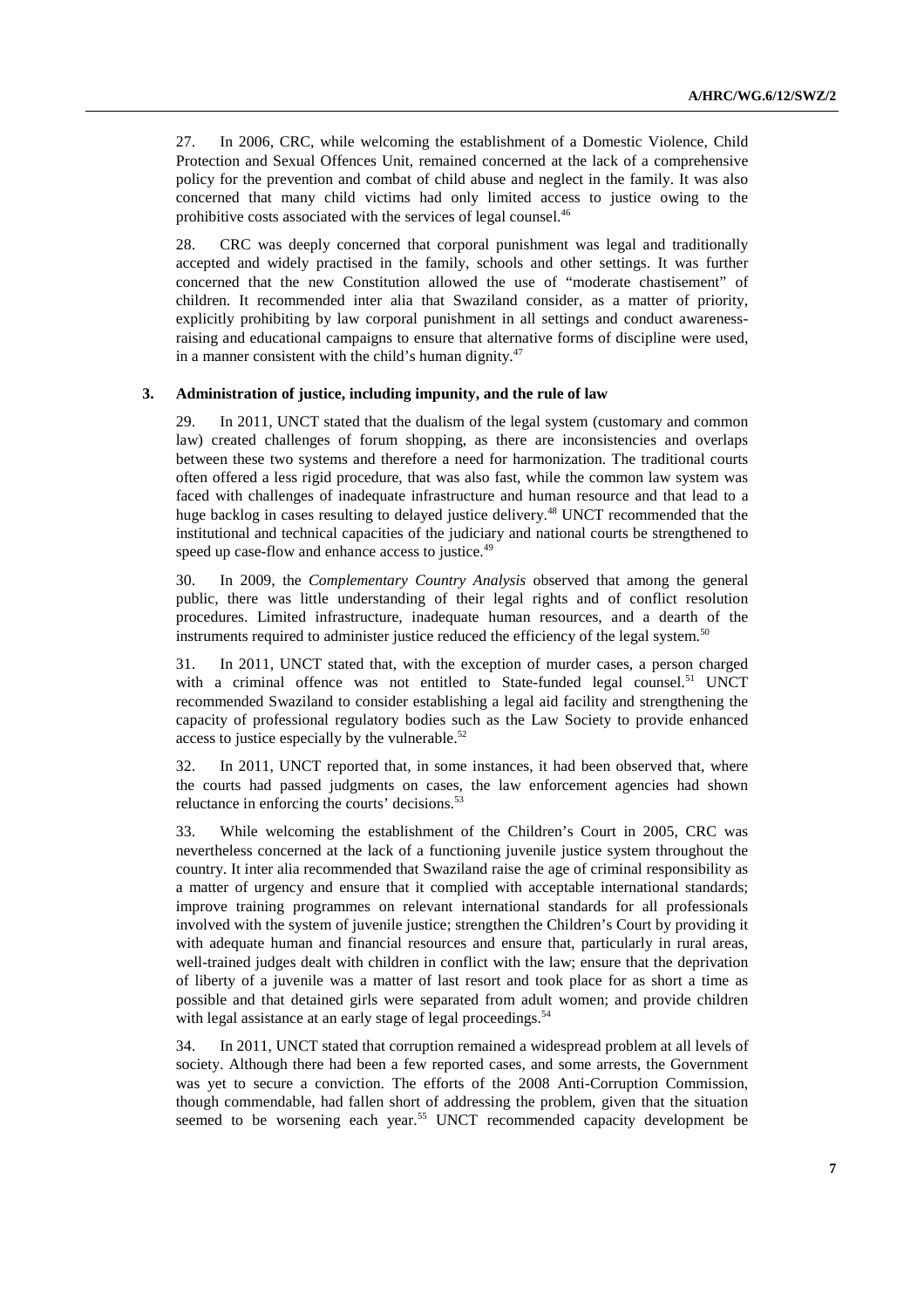undertaken to improving transparency and information flow between the State and citizens.<sup>56</sup>

#### **4. Right to privacy, marriage and family life**

35. In 2006, CRC was concerned at the lack of clarity under common and customary law regarding the definition of the child and the minimum age for marriage, and recommended that Swaziland inter alia expedite the preparation, adoption and enactment of the Marriage Bill, which intended setting the minimum age for marriage at 18 years for both boys and girls, and prevent the practice of early marriages.<sup>57</sup>

36. UNCT indicated that chapter IV of the Constitution governing citizenship issues provided for different treatment between men and women regarding acquisition of citizenship through marriage, transfer of citizenship through descent and renunciation of citizenship.<sup>58</sup> CRC was also concerned that the child did not derive his or her citizenship from the mother unless the child was born outside of marriage and was not adopted or claimed by the father.<sup>59</sup>

37. UNCT noted that birth registration was not automatic although it remained the entry point for all public services, including access to free primary education and orphans and vulnerable children education grant. $60$  CRC recommended that the State party strengthen and further develop measures to ensure that all children born within the national territory were registered.<sup>61</sup>

38. CRC noted that Swaziland, in cooperation with civil society, had developed many programmes to provide care and support to orphans and vulnerable children, but remained deeply concerned about the impact the high rate of HIV/AIDS had on children who had lost one or both parents and the need to provide them with adequate alternative care.<sup>62</sup>

39. In 2011, UNCT noted that there was still some level of stigma and discrimination against lesbians, men who have sex with men, bisexuals, and transgender and sex workers. The most-at-risk population (prisoners, men who have sex with men and sex workers) still had difficulties accessing sexual reproductive health care due to the fact that the country still had legislation that prohibited their sexual acts.<sup>63</sup>

#### **5. Freedom of religion or belief, expression, association and peaceful assembly, and right to participate in public and political life**

40. In 2011, UNCT, while noting that article 24 of the Constitution provided for the protection of the freedom of expression and that some improvement regarding media freedom had been observed, stated that in other sectors, realization of that freedom had been restricted by the Suppression of Terrorism Act 2008.<sup>64</sup>

41. In 2011, the ILO Committee on the Application of Standards deplored the continuing allegations of arrest and detention following peaceful protest actions.<sup>65</sup>

42. In 2011, UNESCO also noted restrictions of the freedom of expression especially regarding political freedoms or matters concerning the royal family.<sup>66</sup> UNESCO observed that sections 4 and 5 of the Sedition and Subversive Activities Act 1938 banned publication of any criticism of the monarchy. The Proscribed Publications Act 1968 empowered the Government to ban publications if they were deemed "prejudicial or potentially prejudicial to the interests of defence, public safety, public order, public morality, or public health." UNESCO indicated in 2011 that the law had been used in recent years to sue newspapers that criticized the monarchy for defamation and that this had led to increased selfcensorship among journalists.<sup>67</sup> UNESCO therefore recommended that Swaziland develop a comprehensive legal framework that guarantees freedom of expression, media freedom and the right to access information; open broadcast media to private sector players; and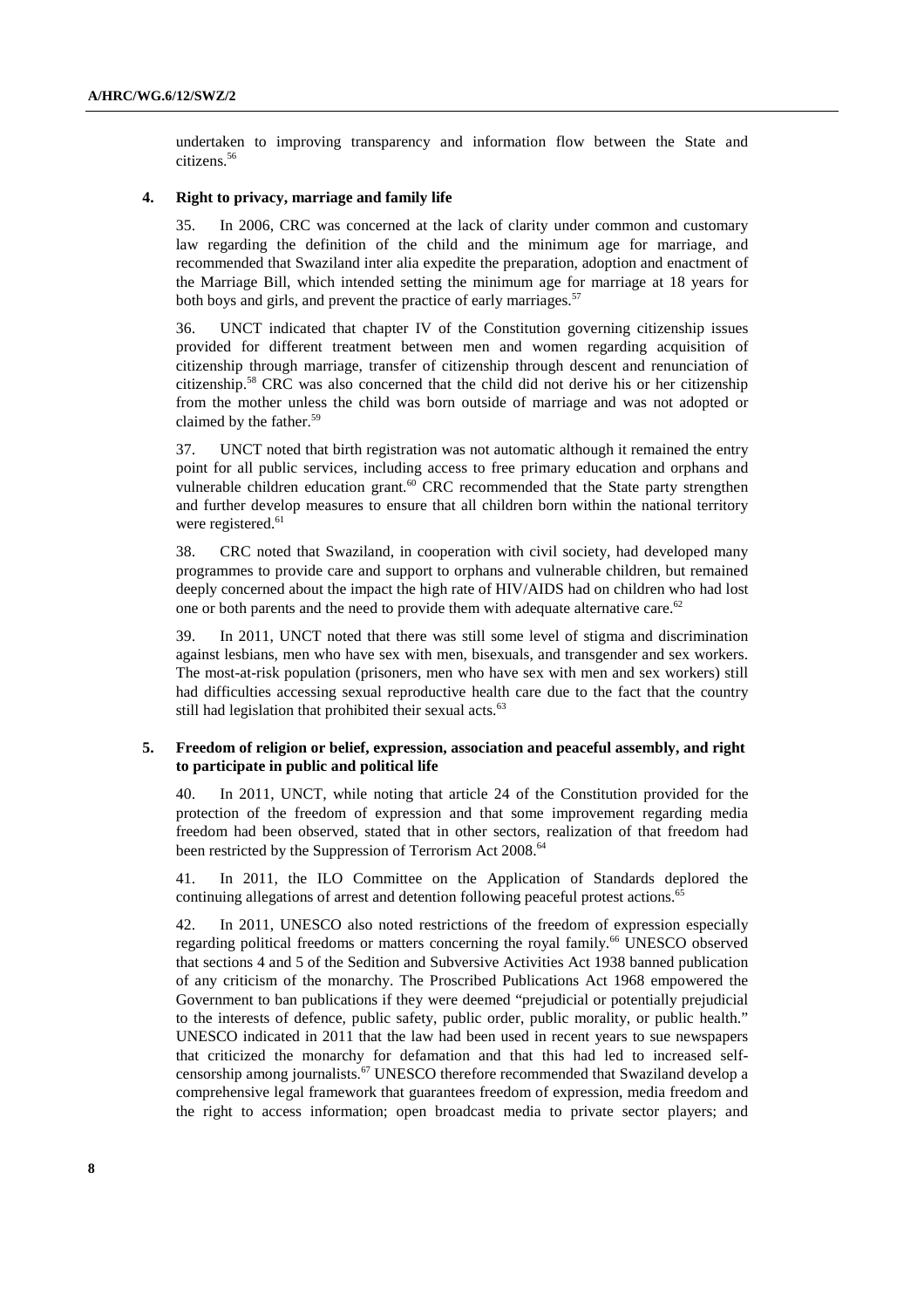establish a self-regulatory mechanism for the media, and develop awareness-raising campaigns about the nature, purpose and operations of this proposed structure.<sup>68</sup>

43. In 2006, CRC remained concerned that traditional societal attitudes appeared to limit children in freely expressing their views in schools, communities or within the family, and that so-called cautionary rules limited the due weight given to their views in judicial or administrative proceedings.<sup>69</sup>

44. In 2011, UNCT stated that article 25 of the Constitution provided for the right to freedom of assembly and association, limited by the interests of defence, public safety, public order. Because the interests of public safety were not clearly articulated, that was left to the discretion of the political leadership. UNCT further noted that the law required police consent to hold any political meetings, marches or demonstrations in a public place and that, in practice, there had been a number of restrictions imposed on meetings, marches and demonstrations by labour-related and political bodies.<sup>70</sup>

45. In 2011, UNCT stated that while article 25 of the Constitution provided that persons might associate freely with other persons for the promotion and protection of the interests of that person, it was silent on political parties.<sup>71</sup> The  $2010-2015$  UNDP country programme document observed that the absence of political parties (banned by royal decree in 1973) continued to constrain space for political inclusion, participation and plurality of opinion.<sup>72</sup>

46. In 2009, the *Complementary Country Analysis* stated that, although women were better represented in decision-making, Swaziland needed to continue to reinforce its efforts, if it was to reach the MDG target of 30 per cent. In particular, traditional leadership continued to be the domain of men, with women empowered to act only in cases where the incumbent was young or had not yet been identified.<sup>73</sup>

#### **6. Right to work and to just and favourable conditions of work**

47. In 2011, the ILO Committee on the Application of Standards firmly called upon Swaziland to intensify its efforts to institutionalize social dialogue and anchor genuine social dialogue through durable institutions at various levels of the government, which could only be assured in a climate where democracy reigned and fundamental human rights were fully guaranteed.<sup>74</sup>

48. Reiterating similar observations of the ILO Committee of Experts on the Application of Conventions and Recommendations made in  $2010^{75}$  the ILO Committee on the Application of Standards in 2011 requested Swaziland to elaborate a roadmap for the implementation of measures long called for, including to ensure that the 1973 King's Proclamation had no practical effect; to amend the 1963 Public Order Act so that legitimate and peaceful trade union activities could take place without interference; to ensure, including through necessary amendment, that the 2008 Suppression of Terrorism Act may not be invoked as a cover-up to suppress trade union activities; to consult the Social Dialogue Steering Committee on the proposed amendments to ensure the right to organize to prison officers, as well as the outstanding matters in the Industrial Relations Act; and to establish an effective system of labour inspection and effective enforcement mechanisms, including an independent judiciary.<sup>76</sup>

49. In 2009, the ILO Committee of Experts reiterated its request for Swaziland to consider taking concrete measures to address occupational sex segregation and ensure that women had access to higher paid jobs.<sup>77</sup>

50. In 2011, UNCT noted the need to build the capacity of the Government, institutions and social partners in promoting and protecting labour rights, on reporting on ILO Conventions and on how to operationalize them, building on existing programmes, such as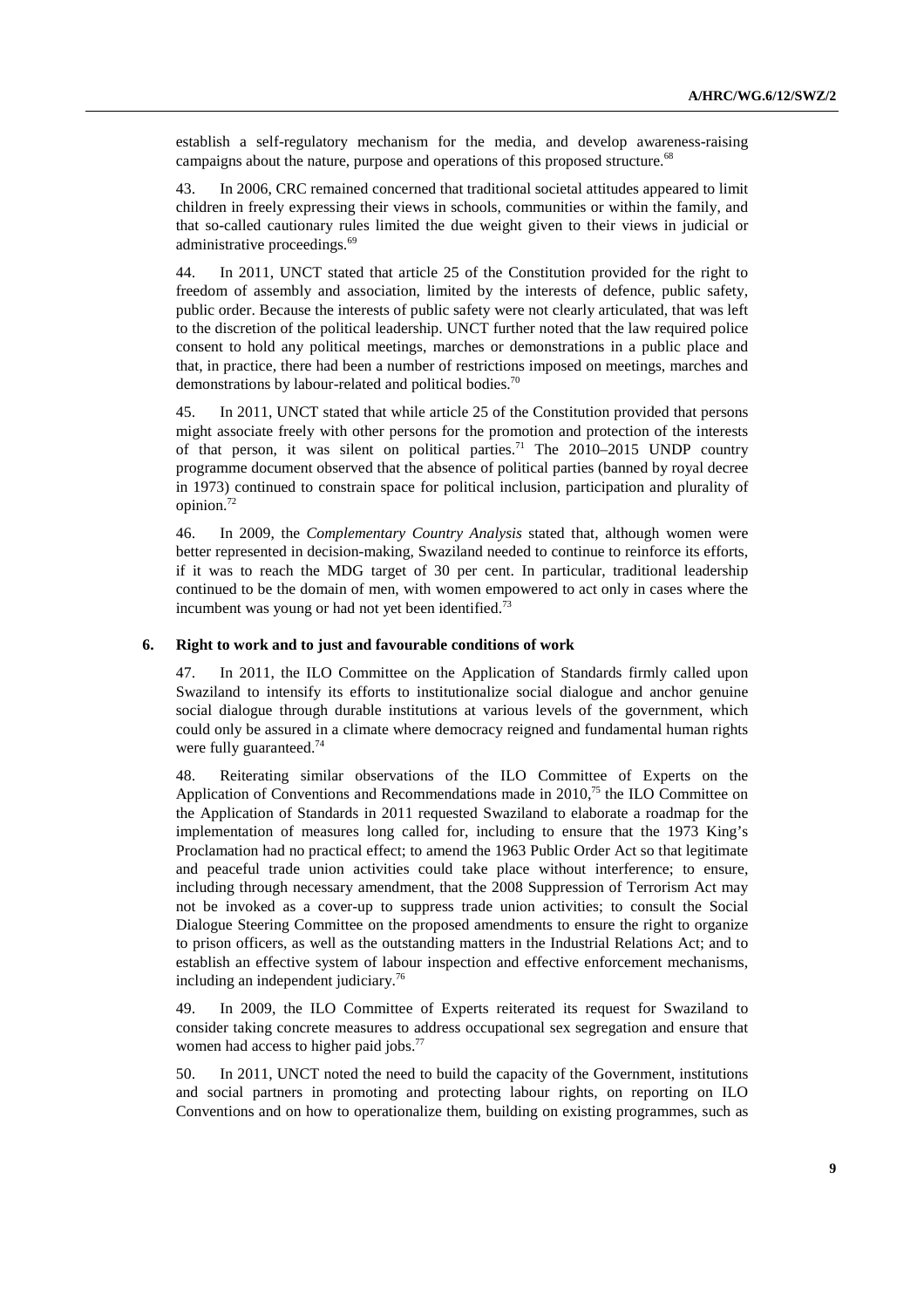the Action Programme on the Elimination of Child Labour (APEC) and ILO HIV/AIDS workplace programme.<sup>78</sup>

#### **7. Right to social security and to an adequate standard of living**

51. In 2009, the *Complementary Country Analysis* stated that, while Swaziland retained its ranking as a lower-middle-income country, high-income inequality meant a large proportion of the population lived in poverty.<sup>79</sup> The 2011–2015 United Nations Development Assistance Framework indicated that about 69 per cent of the country's 1.018 million people lived below the national poverty line. $80$ 

52. The *Complementary Country Analysis* noted that Swaziland had consistently failed to produce enough food to cover domestic requirements, contributing to the food insecurity of an estimated 20 to 25 per cent of the population. Chronic malnutrition remained a major challenge.<sup>81</sup> In 2011, UNCT observed that the Swaziland Food and Nutrition Policy was completed in 2008, but had not yet been endorsed, $82$  and recommended the establishment of a higher level national body that effectively coordinates food and nutrition security strategies, action plans and monitoring and evaluation for the activities within the country. $83$ 

53. In 2006, CRC inter alia recommended that Swaziland support communities in their responsibility to ensure that all children have adequate nutrition and hygiene, including school meals and alternative sources of meals for orphaned and vulnerable children during school holidays and engage communities, including young people, in initiatives to increase self-sufficiency in food production.<sup>84</sup>

54. In 2011, UNCT stated that, while significant progress had been made towards the provision of free primary health care, the distance to clinics remained a hindrance to access to health. Besides geographic access issues, access to finance (for transportation), social access and access to specialized health care remained a challenge in the provision of services to the most vulnerable groups.<sup>85</sup>

55. In 2009, WHO stated that high maternal and neonatal morbidity and mortality were a cause for concern.<sup>86</sup> CRC was concerned at the particular situation of girls, given, for instance, the relatively high percentage of early marriages and early pregnancies, which could have a negative impact on their health and development.<sup>87</sup>

56. In 2011, UNCT stated that article 15 (5) of the Constitution limited the right to abortion to cases "where the pregnancy resulted from rape, incest or unlawful sexual intercourse with a mentally retarded female" or medical or therapeutic grounds. UNCT noted that the stipulated procedure was long and ended up endangering the life of the mother and unborn child and that, in the case of unlawful sexual intercourse, the procedure was unclear.<sup>88</sup>

57. In 2011, UNCT stated that Swaziland had a particularly high HIV/AIDS prevalence rate. Overall, strides had been made in treatment and care, however prevention of new infections remained a challenge. UNCT also noted that at present there was no specific policy in place to address issues of stigma and discrimination.<sup>89</sup> In 2006, CRC was deeply concerned at the devastating impact that situation had on children and inter alia recommended that Swaziland ensure the full and effective implementation of a comprehensive policy to prevent HIV/AIDS that included all preventive measures, and the complementarity of the different approaches for different age groups; and continue to strengthen its efforts to prevent mother-to-child transmission of HIV.<sup>90</sup>

58. UNCT further noted that in addition to exerting pressure on the health system, HIV/AIDS had significantly increased the burden on Government social welfare services, as well as on traditional community support systems. Noting the creation of the Orphans and Vulnerable Children Fund and grants for the elderly, UNCT observed that mechanisms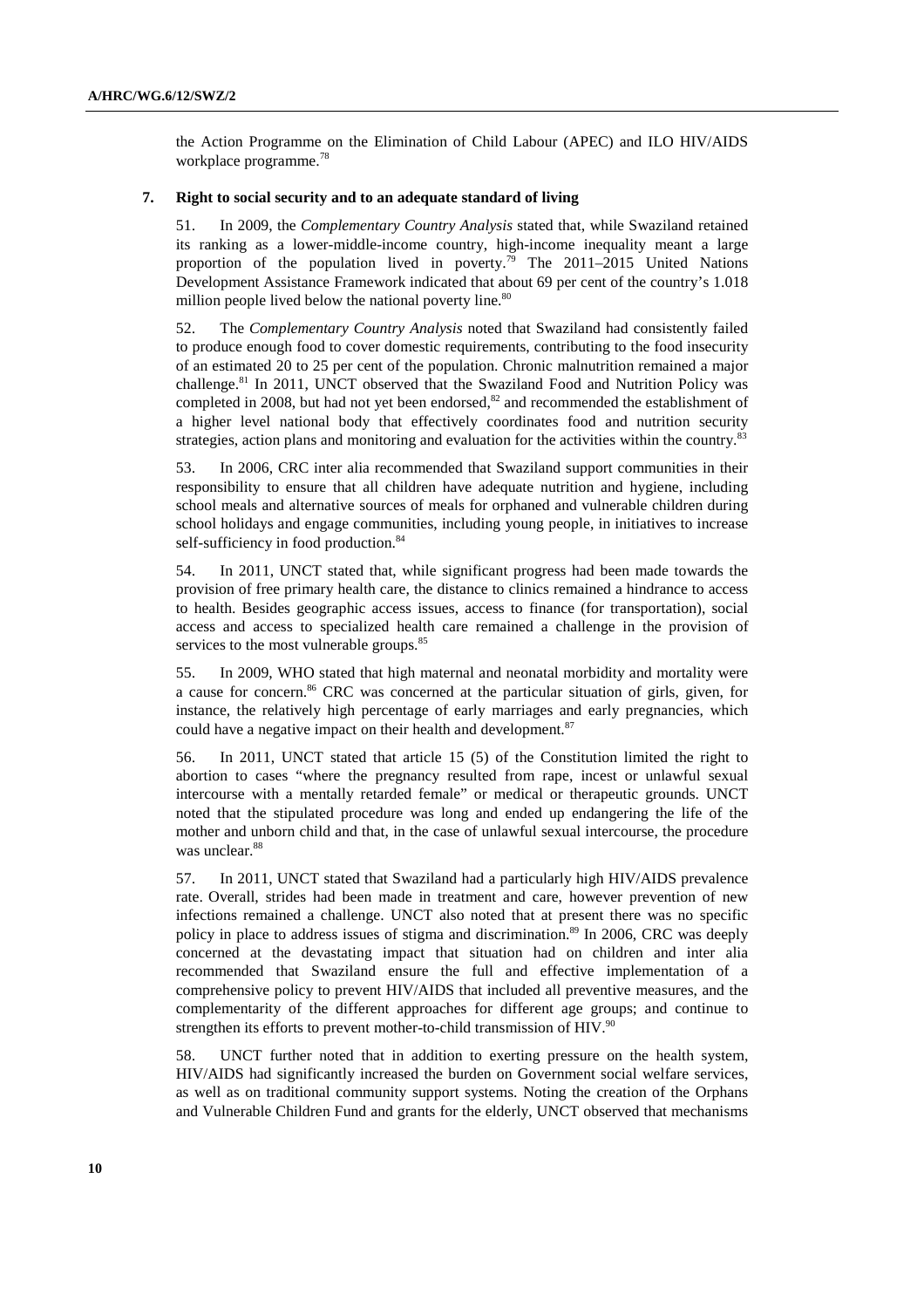for registering those eligible for support had been daunting, and comprehensive access and monitoring had not been achieved.<sup>91</sup>

59. The 2010 UNICEF country programme indicated that HIV/AIDS was associated with the resurgence of tuberculosis,  $92$  which according to WHO, was the leading cause of morbidity and mortality among adults in Swaziland<sup>93</sup>.

60. CRC recommended that Swaziland take measures to prevent and reduce drug abuse among children and to support recovery programmes for child victims of drug abuse.<sup>9</sup>

61. In 2011, UNCT noted that the Constitution protected citizens from arbitrary evictions without due process. However, experience pointed to the fact that the traditional system disregarded such provisions and citizens had recourse to the courts after demolitions had been effected. For many citizens, the legal costs associated with legal redress were prohibitive. In addition, the lack of knowledge of the constitution and the absence of a human rights culture prevented citizens from seeking redress.<sup>95</sup>

62. In 2009, the *Complementary Country Analysis* stated that, as drought persisted across the country, access to clean water and sanitation remained severely limited for much of the population, contributing to mortality and morbidity, particularly among children.<sup>96</sup>

#### **8. Right to education and to participate in the cultural life of the community**

63. The 2010 UNICEF country programme indicated that free primary education now covered children in the first and second grades and would incorporate one additional grade each year.<sup>97</sup> In 2011, UNCT stated that the greatest challenge in the coming years would be reaching the most marginalized, who remained outside of the system due to factors beyond school fees alone.<sup>98</sup>

64. UNCT observed that challenges in the education sector included the lack of qualified teachers and inadequate school infrastructures and a weak policy and legislative framework.<sup>99</sup> UNCT recommended Swaziland to support qualitative improvement in education, focusing attention on class size teacher/pupil ratios and educational material supplies, particularly in disadvantaged regions.<sup>100</sup> CRC recommended that Swaziland take specific measures to reduce the high rates of repetition and dropouts; improve the quality of education through an increase of the number of well-trained teachers, reform of the curriculum and better equipping of schools with materials; and undertake additional efforts to ensure access to formal and informal education to vulnerable groups.<sup>101</sup>

65. In 2009, the *Complementary Country Analysis* stated that, while primary education rates had insignificant gender differentials, there was a low rate of progression from primary to secondary and low enrolment of women in tertiary institutions.<sup>102</sup>

66. In order to advance the right to take part in cultural life, noting the forthcoming ratification of the 2003 Convention for the Safeguarding of Intangible Cultural Heritage and 2005 Convention on the Protection and Promotion of the Diversity of Cultural Expressions, UNESCO in 2011 encouraged Swaziland to ensure that its domestic law and practice were consistent with the provisions of these Conventions.<sup>103</sup>

### **9. Minorities and indigenous peoples**

67. In 2010, the ILO Committee of Experts urged Swaziland to ensure that, in the context of the national equality policy, concrete measures were taken to ensure that workers from ethnic minorities, i.e. the Zulu and the Tonga, were protected against discrimination in employment and occupation.<sup>104</sup>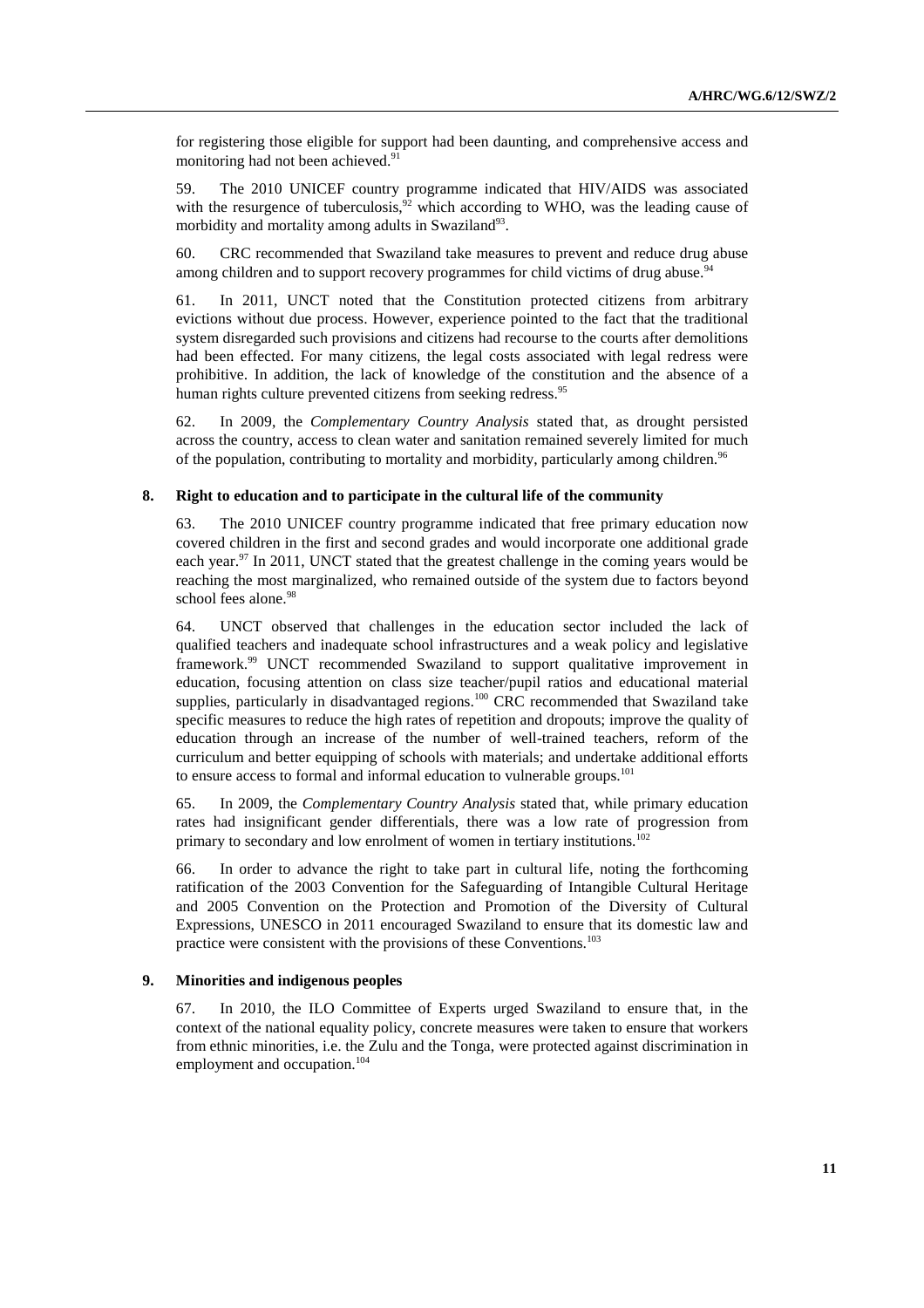#### **10. Human rights and counter-terrorism**

68. In 2011, UNESCO observed that the definitions of "terrorist" in part I and "terrorist acts" in part III and section 2 of the 2008 Suppression of Terrorism Act were expansive. The parameters for a "terrorist act" in subsection 2 allow for actions to be judged on the basis of "nature and content".<sup>105</sup>

69. In 2011, UNCT recommended Swaziland to consider seeking further cooperation and engagement with the Special Rapporteur on the promotion and protection of human rights and fundamental freedoms while countering terrorism and the possibility of requesting the advisory services and technical assistance of this mandate, to ensure that Swaziland complies with its international obligations for the protection of human rights and fundamental freedoms, while implementing its other obligations under the United Nations Global Counter-Terrorism Strategy.<sup>106</sup>

# **III. Achievements, best practices, challenges and constraints**

70. In 2011, UNCT stated that Swaziland had made progress particularly towards creating an enabling legislative and policy environment.<sup>107</sup> UNCT stated that in the previous public budget Swaziland attained the Abuja Declaration goal of allocating 15 per cent of the budget to the improvement of the health sector, but that because of the fiscal challenges faced, it has dropped to  $12$  per cent.<sup>108</sup>

71. UNCT indicated that although there had been some progress towards the provision of fundamental rights and freedoms there was still room to address issues related to the protection of social, cultural and economic rights. Transparency and accountability remained a major challenge and the need to strengthen justice delivery system, fast-track domestication of regional and international conventions and the establishment of effective regulatory bodies could not be overemphasized.<sup>109</sup>

# **IV. Key national priorities, initiatives and commitments**

N/A

# **IV. Capacity-building and technical assistance**

72. CRC recommended that Swaziland seek technical assistance from, inter alia, UNICEF and OHCHR regarding an independent mechanism with a specific mandate to regularly monitor and evaluate progress in the implementation of the Convention.<sup>110</sup>

#### *Notes*

 $1$  Unless indicated otherwise, the status of ratifications of instruments listed in the table may be found in *Multilateral Treaties Deposited with the Secretary-General: Status as at 31 December 2006* (ST/LEG/SER.E/26), supplemented by the official website of the United Nations Treaty Collection database, Office of Legal Affairs of the United Nations Secretariat, http://treaties.un.org/.

 $2^2$  The following abbreviations have been used for this document:

| <b>ICERD</b>     | International Convention on the Elimination of All Forms of Racial |
|------------------|--------------------------------------------------------------------|
|                  | Discrimination                                                     |
| <b>ICESCR</b>    | International Covenant on Economic, Social and Cultural Rights     |
| <b>OP-ICESCR</b> | <b>Optional Protocol to ICESCR</b>                                 |
| <b>ICCPR</b>     | International Covenant on Civil and Political Rights               |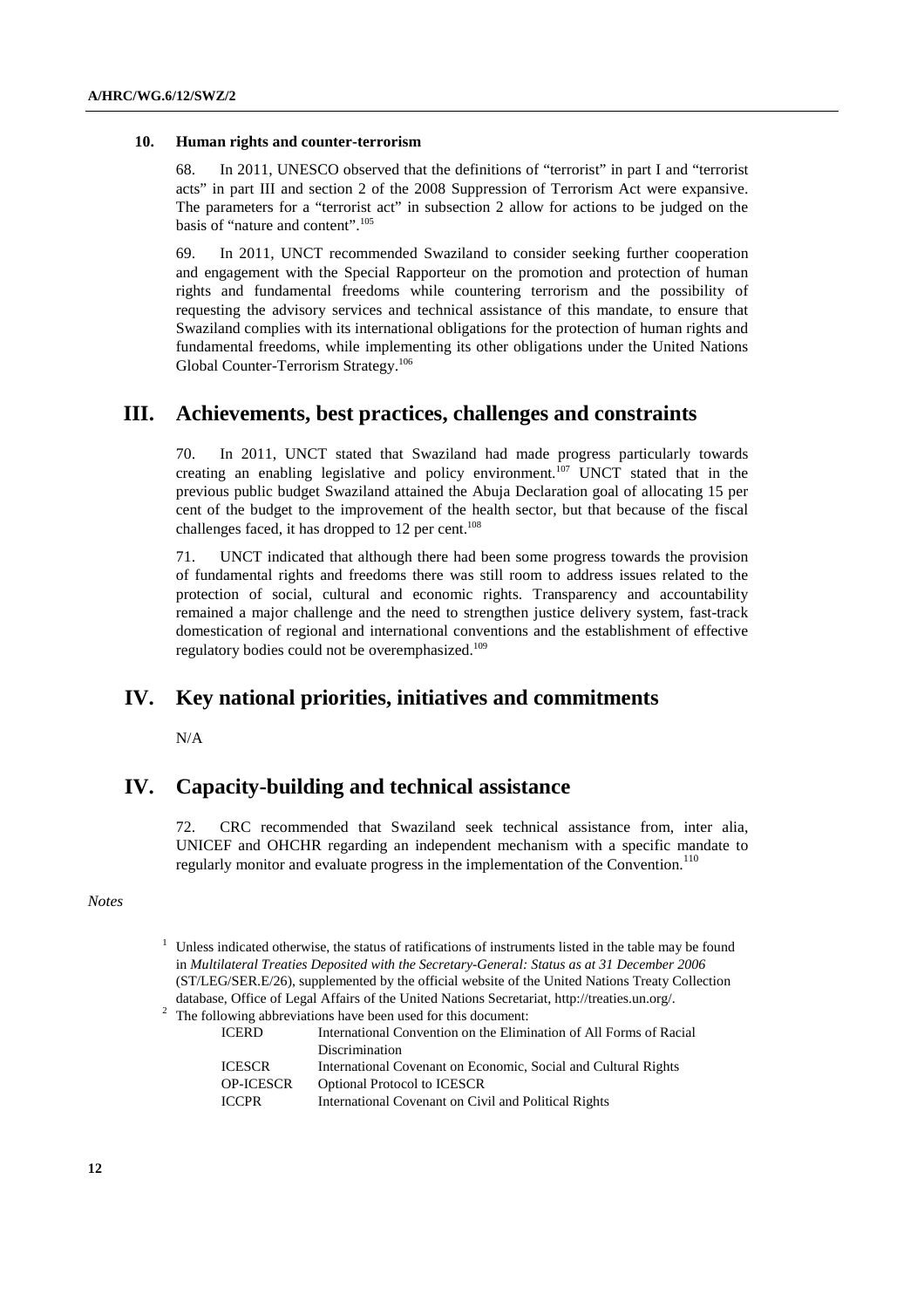| <b>ICCPR-OP 1</b> | <b>Optional Protocol to ICCPR</b>                                         |
|-------------------|---------------------------------------------------------------------------|
| <b>ICCPR-OP 2</b> | Second Optional Protocol to ICCPR, aiming at the abolition of the death   |
|                   | penalty                                                                   |
| <b>CEDAW</b>      | Convention on the Elimination of All Forms of Discrimination against      |
|                   | Women                                                                     |
| <b>OP-CEDAW</b>   | <b>Optional Protocol to CEDAW</b>                                         |
| <b>CAT</b>        | Convention against Torture and Other Cruel, Inhuman or Degrading          |
|                   | <b>Treatment or Punishment</b>                                            |
| OP-CAT            | Optional Protocol to CAT                                                  |
| <b>CRC</b>        | Convention on the Rights of the Child                                     |
| OP-CRC-AC         | Optional Protocol to CRC on the involvement of children in armed conflict |
| OP-CRC-SC         | Optional Protocol to CRC on the sale of children, child prostitution and  |
|                   | child pornography                                                         |
| <b>ICRMW</b>      | International Convention on the Protection of the Rights of All Migrant   |
|                   | Workers and Members of Their Families                                     |
| <b>CRPD</b>       | Convention on the Rights of Persons with Disabilities                     |
| <b>OP-CRPD</b>    | <b>Optional Protocol to CRPD</b>                                          |
| <b>CED</b>        | International Convention for the Protection of All Persons from Enforced  |
|                   | Disappearance.                                                            |

- <sup>3</sup> Protocol to Prevent, Suppress and Punish Trafficking in Persons, Especially Women and Children, supplementing the United Nations Convention against Transnational Organized Crime.
- <sup>4</sup> 1951 Convention relating to the Status of Refugees and its 1967 Protocol, 1954 Convention relating to the Status of Stateless Persons and 1961 Convention on the Reduction of Statelessness.
- <sup>5</sup> Geneva Convention for the Amelioration of the Condition of the Wounded and Sick in Armed Forces in the Field (First Convention); Geneva Convention for the Amelioration of the Condition of Wounded, Sick and Shipwrecked Members of Armed Forces at Sea (Second Convention); Geneva Convention relative to the Treatment of Prisoners of War (Third Convention); Geneva Convention relative to the Protection of Civilian Persons in Time of War (Fourth Convention); Protocol Additional to the Geneva Conventions of 12 August 1949, and relating to the Protection of Victims of International Armed Conflicts (Protocol I); Protocol Additional to the Geneva Conventions of 12 August 1949, and relating to the Protection of Victims of Non-International Armed Conflicts (Protocol II); Protocol Additional to the Geneva Conventions of 12 August 1949, and relating to the Adoption of an Additional Distinctive Emblem (Protocol III). For the official status of ratifications, see Federal Department of Foreign Affairs of Switzerland, at www.eda.admin.ch/eda/fr/home/topics/intla/intrea/chdep/warvic.html.
- 6 International Labour Organization Convention No. 29 concerning Forced or Compulsory Labour; Convention No. 105 concerning the Abolition of Forced Labour; Convention No. 87 concerning Freedom of Association and Protection of the Right to Organise; Convention No. 98 concerning the Application of the Principles of the Right to Organize and to Bargain Collectively; Convention No. 100 concerning Equal Remuneration for Men and Women Workers for Work of Equal Value; Convention No. 111 concerning Discrimination in Respect of Employment and Occupation; Convention No. 138 concerning the Minimum Age for Admission to Employment; Convention No. 182 concerning the Prohibition and Immediate Action for the Elimination of the Worst Forms of Child Labour.
- $7$  CRC/C/SWZ/CO/1, para. 69.
- 8 Ibid., paras. 42–43.
- 9 <sup>9</sup> UNESCO submission to the UPR on Swaziland, para. 20.<br> $^{10}$  UNCT submission to the UPP on Swaziland, para. 5
- <sup>10</sup> UNCT submission to the UPR on Swaziland, para. 5.<br><sup>11</sup> Ibid, para.  $63$
- $\frac{11}{12}$  Ibid., para. 63.
- $\frac{12}{13}$  Ibid., para. 2.
- $13$  Ibid., para. 6.<br> $14$  CRC/C/SWZ.
- CRC/C/SWZ/CO/1, para. 7.
- <sup>15</sup> Ibid., para. 8.<br><sup>16</sup> CERD/C/204
- <sup>16</sup> CERD/C/304/Add.31, para. 6.<br><sup>17</sup> For the list of national human
- <sup>17</sup> For the list of national human rights institutions with accreditation status granted by the International Coordinating Committee of National Institutions for the Promotion and Protection of Human Rights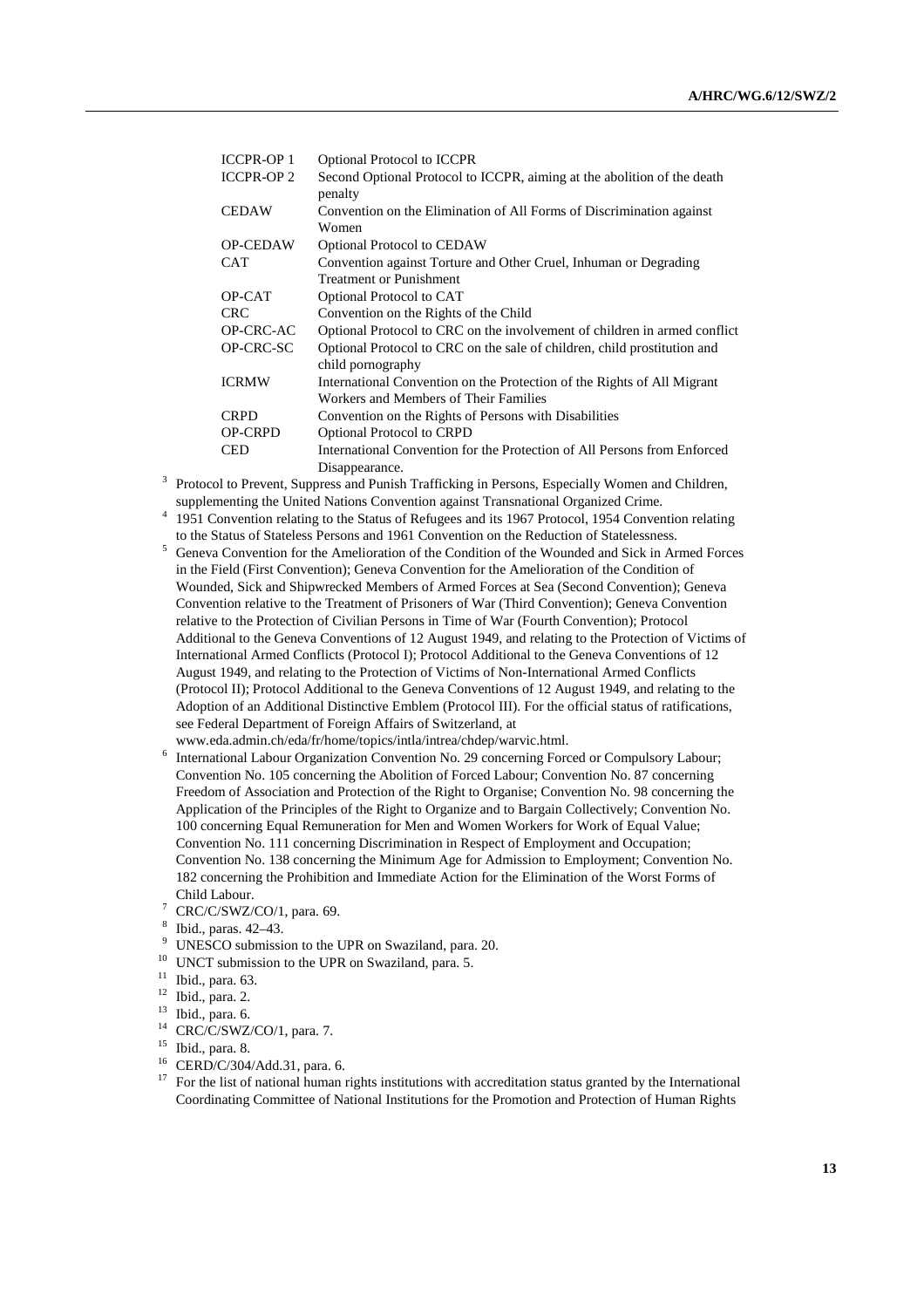- (ICC), see A/HRC/16/77 of 3 February 2011, annex.
- <sup>18</sup> UNCT submission to the UPR on Swaziland, para. 9.
- <sup>19</sup> Ibid., para. 68.
- <sup>20</sup> CRC/C/SWZ/CO/1, paras. 13-14.
- $21$  Ibid., para. 4.
- <sup>22</sup> UNCT submission to the UPR on Swaziland, para. 53.
- $23$  Ibid., paras. 13 and 52.
- $24$  Ibid., para. 14.
- $25$  CRC/C/SWZ/CO/1, para. 11.  $26$  The fol

| llowing abbreviations have been used for this document: |                                                              |  |
|---------------------------------------------------------|--------------------------------------------------------------|--|
| <b>CERD</b>                                             | Committee on the Elimination of Racial Discrimination        |  |
| <b>CESCR</b>                                            | Committee on Economic, Social and Cultural Rights            |  |
| <b>HR</b> Committee                                     | Human Rights Committee                                       |  |
| <b>CEDAW</b>                                            | Committee on the Elimination of Discrimination against Women |  |
| <b>CAT</b>                                              | Committee against Torture                                    |  |
| <b>CRC</b>                                              | Committee on the Rights of the Child                         |  |
| <b>CRPD</b>                                             | Committee on the Rights of Persons with Disabilities.        |  |
| submission to the LIDD on Curriculand name A            |                                                              |  |

- $27$  UNCT submission to the UPR on Swaziland, para. 4.
- <sup>28</sup> CERD/C/304/Add.31, para. 7.
- <sup>29</sup> The questionnaires referred to are those reflected in an official report by a special-procedure mandate holder issued between 1 January 2007 and 1 June 2011. Responses counted for the purposes of this section are those received within the relevant deadlines, and referred to in the following documents: (a) A/HRC/6/15, para. 7; (b) A/HRC/7/6, annex; (c) A/HRC/7/8, para. 35; (d) A/HRC/8/10, para. 120, footnote 48; (e) A/62/301, paras. 27, 32, 38, 44 and 51; (f) A/HRC/10/16 and Corr.1, footnote 29; (g) A/HRC/11/6, annex; (h) A/HRC/11/8, para. 56; (i) A/HRC/11/9, para. 8, footnote 1; (j) A/HRC/12/21, para. 2, footnote 1; (k) A/HRC/12/23, para. 12; (l) A/HRC/12/31, para. 1, footnote 2; (m) A/HRC/13/22/Add.4; (n) A/HRC/13/30, para. 49; (o) A/HRC/13/42, annex I; (p) A/HRC/14/25, para. 6, footnote 1; (q) A/HRC/14/31, para. 5, footnote 2; (r) A/HRC/14/46/Add.1; (s) A/HRC/15/31/Add.1, para. 6 – for list of responding States, see http://www.ohchr.org/EN/Issues/WaterAndSanitation/SRWater/Pages/ContributionsPSP.aspx; (t) A/HRC/15/32, para. 5; (u) A/HRC/16/44/Add.3; (v) A/HRC/16/48/Add.3, para. 5 endnote 2; (w) A/HRC/16/51/ Add.4; (x) A/HRC/17/38, see annex I.
- <sup>30</sup> *Complementary Country Analysis: the Kingdom of Swaziland* (2009), p. 9. Available from http://www.undg.org/docs/11231/UNDAF--CCA.pdf (accessed on 16 May 2011).
- <sup>31</sup> UNCT submission to the UPR on Swaziland, para. 19.
- <sup>32</sup> Ibid., para. 21.
- <sup>33</sup> Ibid., para. 19.
- <sup>34</sup> Ibid., para. 20.
- <sup>35</sup> CRC/C/SWZ/CO/1, paras. 57–58.
- <sup>36</sup> *Complementary Country Analysis*, p. 12.
- <sup>37</sup> CRC/C/SWZ/CO/1, paras. 25–26.
- <sup>38</sup> Ibid., para. 48.
- $39$  UNCT submission to the UPR on Swaziland, para. 22.
- $^{40}$  Ibid., para. 25.
- Ibid., para. 27.
- <sup>42</sup> Complementary Country Analysis, the Kingdom of Swaziland, p. 12.
- <sup>43</sup> UNCT submission to the UPR on Swaziland, para. 23.
- <sup>44</sup> CRC/C/SWZ/CO/1, para. 64.
- <sup>45</sup> UNCT submission to the UPR on Swaziland, para. 23.
- <sup>46</sup> CRC/C/SWZ/CO/1, para. 44.
- <sup>47</sup> Ibid., paras. 36–37.
- <sup>48</sup> UNCT submission to the UPR on Swaziland, para. 28.
- $^{49}$  Ibid., para. 70.
- <sup>50</sup> *Complementary Country Analysis*, p. 9.
- <sup>51</sup> UNCT submission to the UPR on Swaziland, para. 29.
- <sup>52</sup> Ibid., para. 69.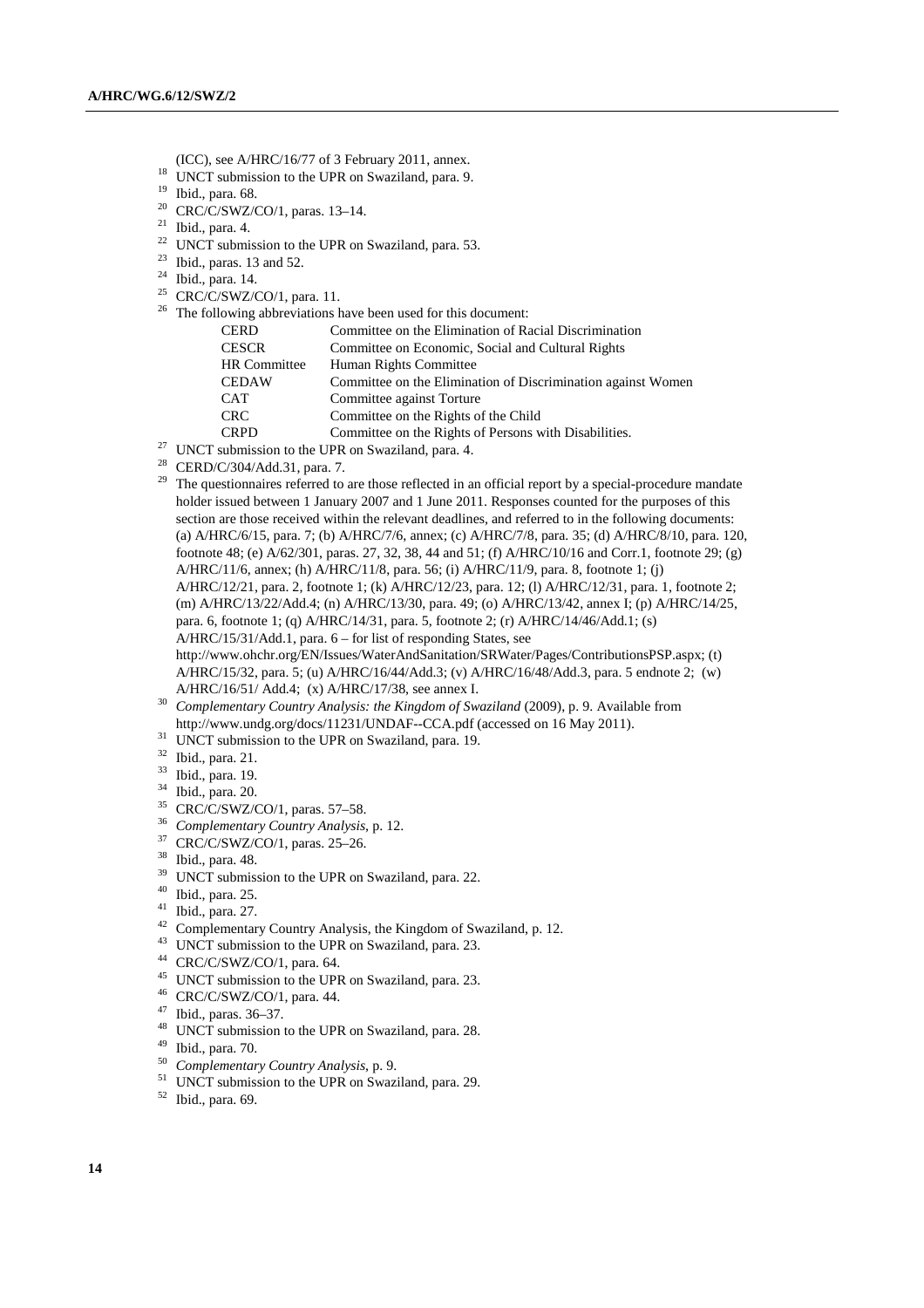- $^{53}$  Ibid., para. 30.<br> $^{54}$  CBC/C/SWZ/C
- CRC/C/SWZ/CO/1, paras. 67-68.
- <sup>55</sup> UNCT submission to the UPR on Swaziland, para. 31.
- <sup>56</sup> Ibid., para. 71.
- <sup>57</sup> CRC/C/SWZ/CO/1, paras. 23–24.
- <sup>58</sup> UNCT submission to the UPR on Swaziland, para. 16.
- <sup>59</sup> CRC/C/SWZ/CO/1, paras. 32–33.
- <sup>60</sup> UNCT submission to the UPR on Swaziland, para. 17.
- <sup>61</sup> CRC/C/SWZ/CO/1, para. 35.
- <sup>62</sup> CRC/C/SWZ/CO/1, para. 40.
- <sup>63</sup> UNCT submission to the UPR on Swaziland, para. 46.
- <sup>64</sup> Ibid., para. 34.
- <sup>65</sup> ILO Committee on the Application of Standards, General Report, document PR No.18/Part 1. Available from

http://www.ilo.org/wcmsp5/groups/public/@ed\_norm/@relconf/documents/meetingdocument/wcms\_ 157817.pdf , para. 204.

- <sup>66</sup> UNESCO submission to the UPR on Swaziland, para. 13.
- <sup>67</sup> Ibid., para. 15.
- <sup>68</sup> Ibid., para. 22.
- <sup>69</sup> CRC/C/SWZ/CO/1, para. 30.
- <sup>70</sup> UNCT submission to the UPR on Swaziland, para. 32.
- $71$  Ibid., para. 33.
- <sup>72</sup> Draft country programme document for Swaziland (2011–2015), DP/DCP/SWZ/2, para. 7.<br><sup>73</sup> Countementary Country Anglysis p. 12.
- <sup>73</sup> *Complementary Country Analysis*, p. 12.
- <sup>74</sup> ILO Committee on the Application of Standards, PR No.18/Part 1, , para. 205.
- <sup>75</sup> ILO Committee of Experts on the Application of Conventions and Recommendations, Individual Observation concerning Freedom of Association and Protection of the Right to Organise Convention, 1948 (No. 87), 2010, Geneva, doc. No. (ILOLEX) 062010SWZ087, ninth paragraph.
- <sup>76</sup> ILO Committee on the Application of Standards, PR No.18/Part 1, para. 205.
- <sup>77</sup> ILO Committee of Experts on the Application of Conventions and Recommendations, Individual Direct Request concerning Equal Remuneration Convention, 1951 (No. 100), 2009, Geneva, doc. No. (ILOLEX) 092009SWZ100, third paragraph.
- <sup>78</sup> UNCT submission to the UPR on Swaziland, para. 65.
- <sup>79</sup> *Complementary Country Analysis*, p. 7.
- <sup>80</sup> "The United Nations Development Assistance Framework (UNDAF) 2011–2015: the Kingdom of Swaziland" (Mbabane,) p. 9. Available at http://www.undg.org/docs/11336/FINAL-UNDAF-2011- 2015-SIGNED.pdf (accessed on 16 May 2011).
- <sup>81</sup> *Complementary Country Analysis*, p. 11.
- <sup>82</sup> UNCT submission to the UPR on Swaziland, para. 42.
- <sup>83</sup> Ibid., para. 72.
- <sup>84</sup> CRC/C/SWZ/CO/1, para. 52.
- <sup>85</sup> UNCT submission to the UPR on Swaziland, para. 44.
- <sup>86</sup> WHO, "Country Cooperation Strategy, 2008–2013: Swaziland" (Brazzaville, 2009, WHO Regional Office in Africa), p. 5. Available from
- http://www.who.int/countryfocus/cooperation\_strategy/ccs\_swz\_en.pdf (accessed on 16 May 2011).
- 87 CRC/C/SWZ/CO/1, para. 55.
- <sup>88</sup> UNCT submission to the UPR on Swaziland, para. 24.
- <sup>89</sup> Ibid., para. 43.
- <sup>90</sup> CRC/C/SWZ/CO/1, paras. 53–54.
- <sup>91</sup> UNCT submission to the UPR on Swaziland, para. 45.
- <sup>92</sup> UNICEF, "Revised country programme document: Swaziland (2011-2015)", para. 3. Available from http://www.unicef.org/about/execboard/files/2010-PL.12-Swaziland-revised-English.pdf (accessed on 30 May 2011).
- <sup>93</sup> WHO, Country Cooperation Strategy, 2008-2013 Swaziland, Brazzaville, 2009, WHO Regional Office in Africa, p. 3, available at

http://www.who.int/countryfocus/cooperation\_strategy/ccs\_swz\_en.pdf (accessed on 16 May 2011).